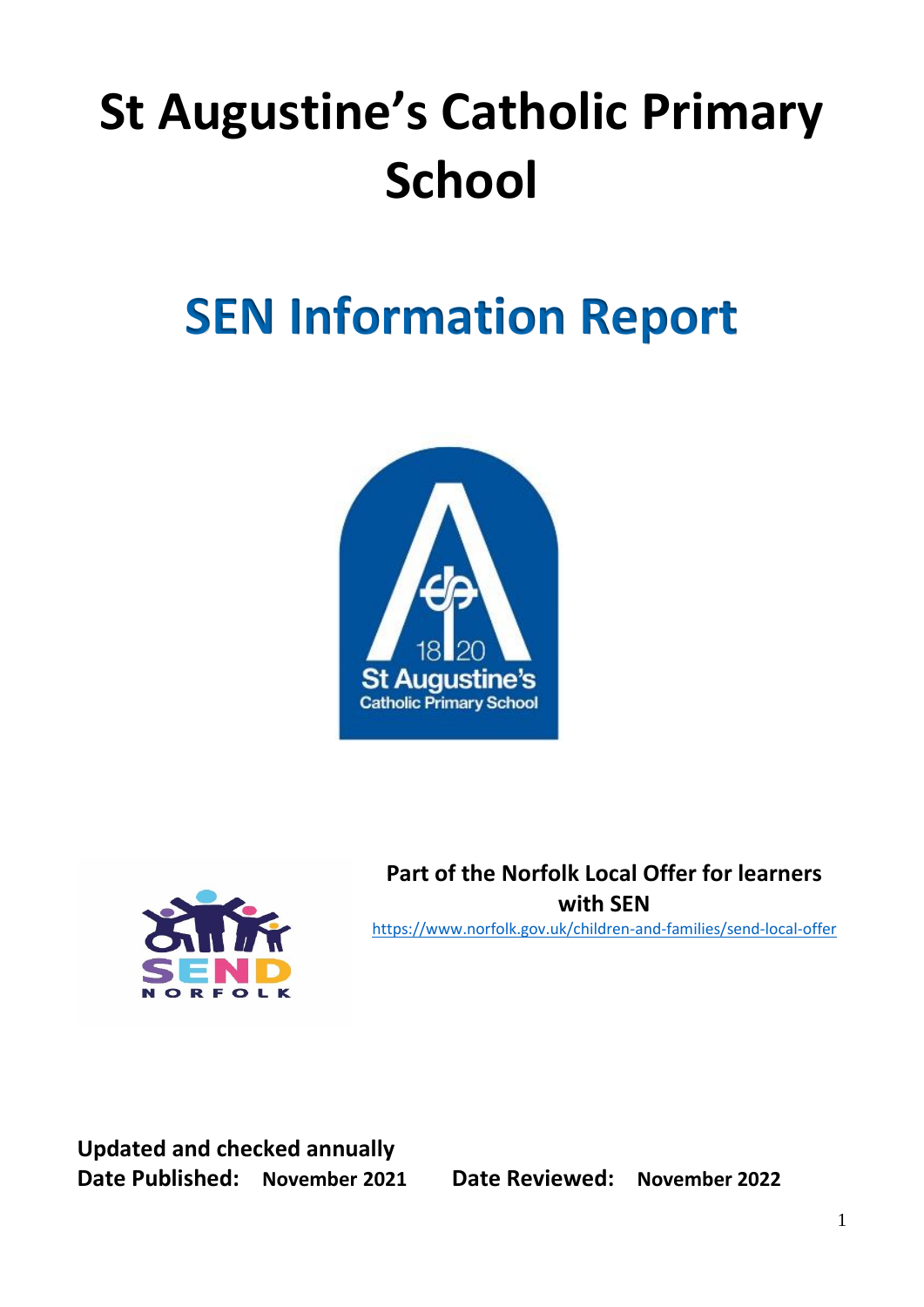#### **Contents**

| Our curriculum and approach to teaching learners with SEN  5    |
|-----------------------------------------------------------------|
|                                                                 |
|                                                                 |
| What if I think my child may have special educational needs?  6 |
|                                                                 |
|                                                                 |
|                                                                 |
|                                                                 |
|                                                                 |
|                                                                 |
|                                                                 |
|                                                                 |
|                                                                 |
|                                                                 |
|                                                                 |
|                                                                 |
|                                                                 |
|                                                                 |
|                                                                 |
|                                                                 |
|                                                                 |
|                                                                 |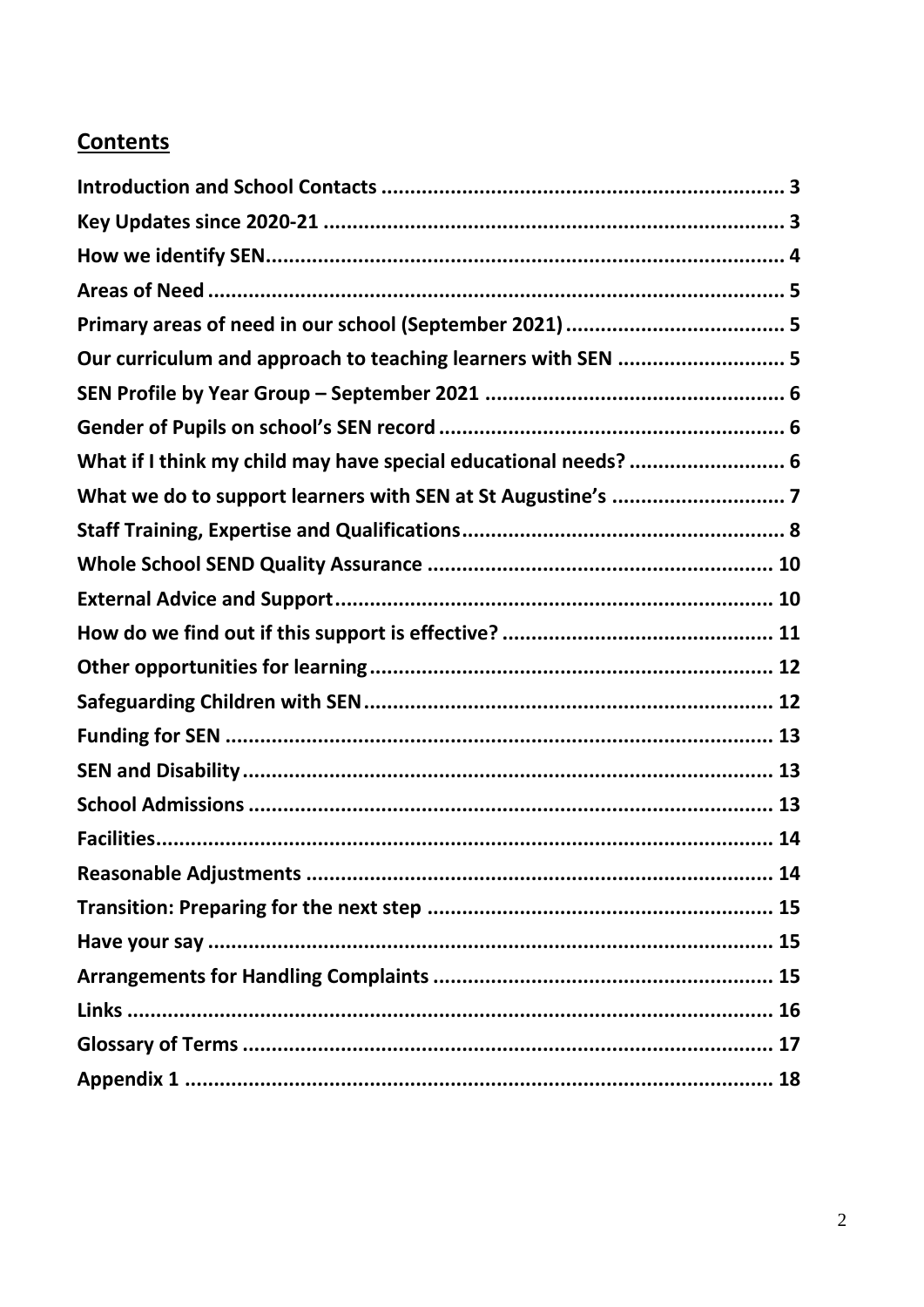# <span id="page-2-0"></span>**Introduction and School Contacts**

This SEN Information Report is part of the Norfolk Local Offer for learners with Special Education Needs (SEN) see [Norfolk SEND Local Offer.](https://www.norfolk.gov.uk/children-and-families/send-local-offer) All governing bodies of maintained schools and maintained nursery schools have a legal duty to publish information on their website about the implementation of the governing body's policy for pupils with SEN. This information is updated annually and is available on our school website and from the school office.

St Augustine's Catholic Primary School's Local Offer has been produced by some members of the school community including school staff, parents/carers and governors. We welcome any feedback on our provision for children with Special Educational Needs. The best people to contact would be:

Mrs Gill Harrowven SEND Coordinator (SENDCo)/Inclusion Lead/DSL [senco@st-augustines.norfolk.sch.uk](mailto:senco@st-augustines.norfolk.sch.uk)

Mrs Virginia Boys SEND Governor

Miss Rachel Swindell Headteacher, DSL and Designated teacher for LAC/previously LAC

Contact can be made through the school office or website. [office@st-augustines.norfolk.sch.uk](mailto:office@st-augustines.norfolk.sch.uk)

# [https://st-augustines.norfolk.sch.uk](https://st-augustines.norfolk.sch.uk/)

# <span id="page-2-1"></span>**Key Updates since 2020-21**

- The SEN Information Report has been reviewed
- Recent SEN related staff training has been included
- School SEN data has been updated
- The 'Best Practice Guide 2019' published by Norfolk County Council has followed to ensure the report meets key requirements expected
- Information added about the new role of SEND Lead for the Trust.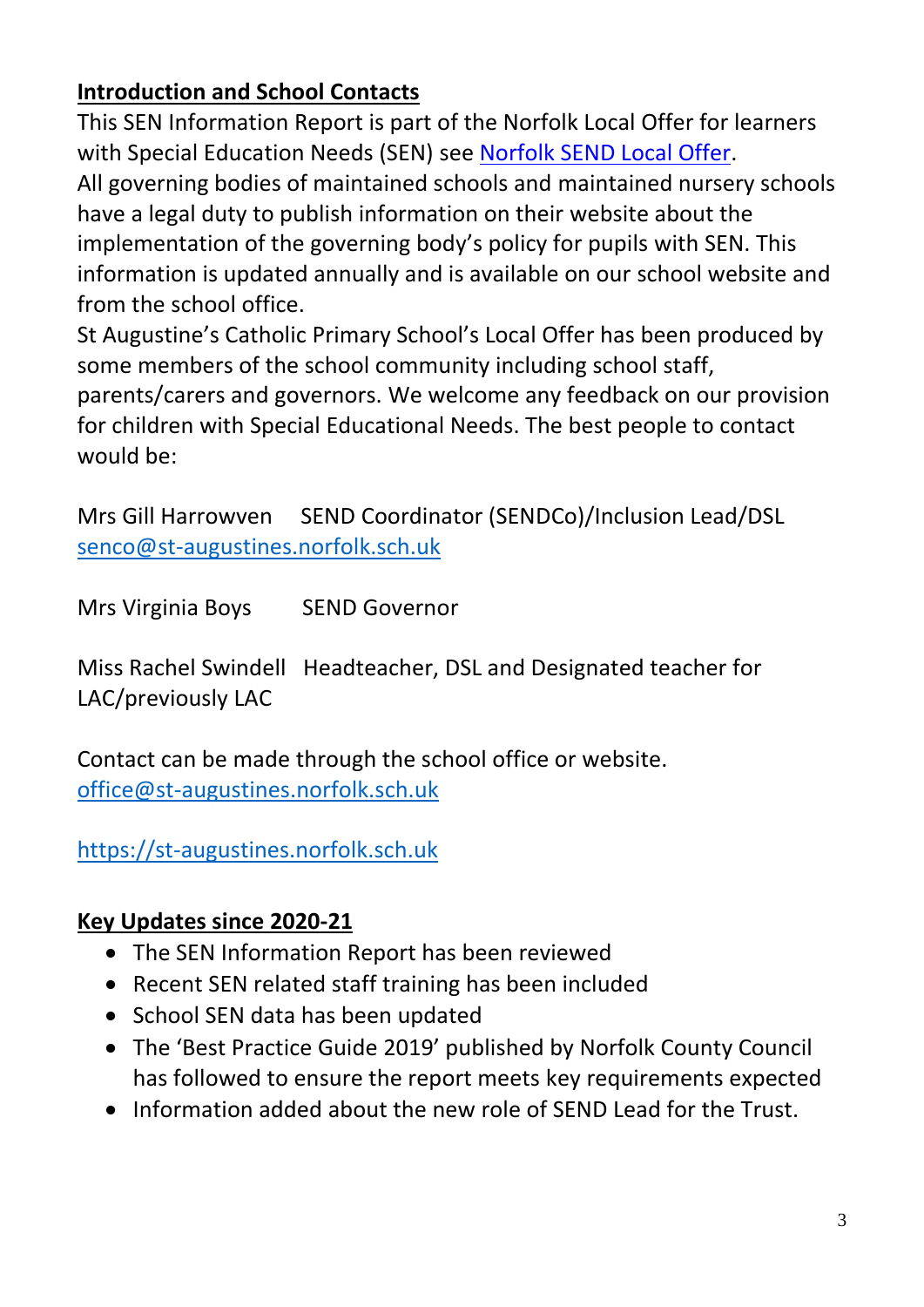# <span id="page-3-0"></span>**How we identify SEN**

At different times in their school career, many children and young people will be identified as having a special educational need. The SEN Code of Practice 2015, defines SEN as:

*"A child or young person has SEN if they have a learning difficulty or disability which calls for special educational provision to be made for them. A child of compulsory school age or a young person has a learning difficulty or disability if he/she:*

*a) has a significantly greater difficulty in learning than the majority of others of the same age: or*

*b) has a disability which prevents or hinders him/her from making use of facilities of a kind generally provided for others of the same age in mainstream schools or mainstream post-16 institutions"* Children's learning in school can fall behind for lots of different reasons. They may have been absent from school; they may have attended lots of different schools and not had a consistent opportunity to learn; they may not speak English fluently; they may be worried about different things that distract them from their learning. This does not mean that they have a special educational need, but we would still provide additional support to help the child to reach their potential.

At St Augustine's Catholic Primary School children have been identified as having SEN through a variety of ways including the following:

- Assessment and monitoring by a teacher that identifies children performing below age expected levels – and requiring extra provision to be made.
- Concerns raised by a parent either on admission to school or at any stage of the child's education
- Concerns raised by children that they are struggling with learning or other aspects of school-life
- Concerns raised by teacher or other staff regarding behaviour or self-esteem that is affecting learning
- Information from a previous school
- Information from external agencies such as Speech and Language therapists
- Health diagnosis through a Paediatrician or other medical professionals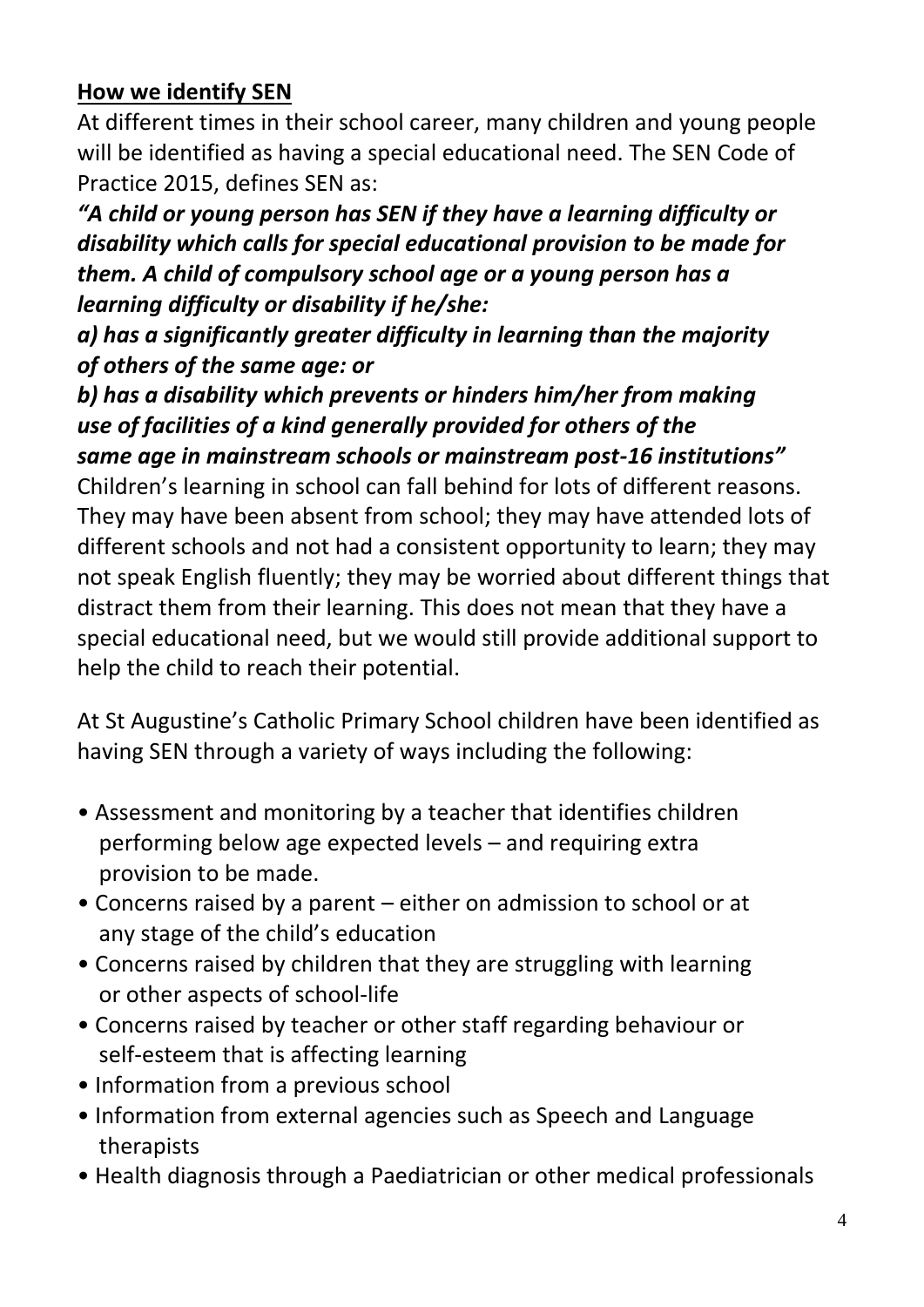#### <span id="page-4-0"></span>**Areas of Need**

The SEN Code of Practice recognises four broad areas of need:

- Communication and interaction
- Cognition and learning
- Social, emotional and mental health difficulties
- Sensory and/or physical needs

#### <span id="page-4-1"></span>**Primary areas of need in our school (September 2021)**

| Primary area of need    |                                                                      |                                         |                                        |                                   |  |
|-------------------------|----------------------------------------------------------------------|-----------------------------------------|----------------------------------------|-----------------------------------|--|
|                         | <b>Communication and</b><br><b>Interaction</b><br>(including autism) | <b>Cognition and</b><br><b>Learning</b> | Social, Emotional<br>and Mental Health | Sensory and/or<br><b>Physical</b> |  |
| <b>Number of pupils</b> | 19                                                                   | 16                                      |                                        |                                   |  |
| <b>Number of EHCPs</b>  | 4                                                                    | 0                                       |                                        |                                   |  |

# <span id="page-4-2"></span>**Our curriculum and approach to teaching learners with SEN**

At St Augustine's Catholic Primary, we work very hard to ensure that all children make good progress at school and to meet their individual needs. We aim to help all learners reach their full potential. As part of this aim, we are committed to our responsibility towards the identification and assessment of children with special educational needs.

We offer an inclusive education, supporting all learners, including those with special educational needs. At our school, in addition to outstanding Quality First Teaching, we offer a range of extra provision, including making reasonable adjustments to: teaching, classroom organisation, resources to support learning and the school environment, in order to increase engagement in learning. Information can be adapted and presented differently e.g. with coloured overlays or printed on off-white or cream paper or with enlarged font. Visual or physical resources may be provided to aid accessibility.

Pupils preparing to sit statutory assessments such as SATs are included in the decision-making process for providing access to adapted papers, additional time, rest breaks, or a reader during the testing.

Every class in our school has children identified as needing additional provision.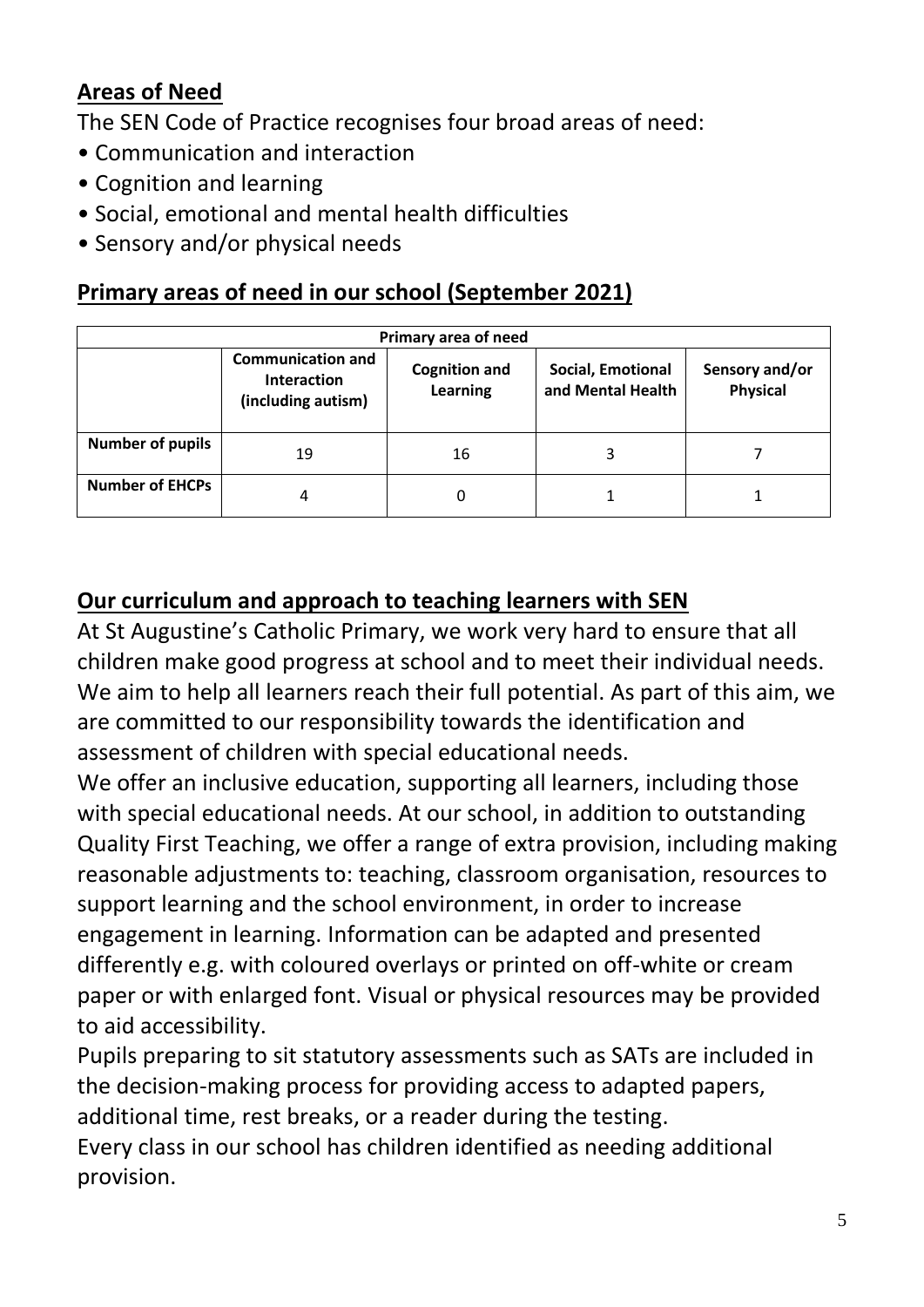#### <span id="page-5-0"></span>**SEN Profile by Year Group – September 2021**

| Year<br>Group  | <b>Category of Primary Need</b>             |                 |                             |                                             |                                      |   |                               | <b>Code of Practice Stage and Number</b> |                                |   |
|----------------|---------------------------------------------|-----------------|-----------------------------|---------------------------------------------|--------------------------------------|---|-------------------------------|------------------------------------------|--------------------------------|---|
|                | <b>Communication</b><br>and                 | Cognition       | Social,<br><b>Emotional</b> | <b>Sensory</b><br>and/or<br><b>Physical</b> | <b>SEN Support in</b><br><b>NCYG</b> |   | <b>EHCP</b> in<br><b>NCYG</b> |                                          | <b>Total in</b><br><b>NCYG</b> |   |
|                | <b>Interaction</b><br>(including<br>autism) | and<br>Learning | and Mental<br><b>Health</b> |                                             | <b>Number</b>                        | % | <b>Number</b>                 | %                                        | <b>Number</b>                  | % |
| <b>Nur</b>     | $\mathbf{1}$                                | $\mathbf{0}$    | $\mathbf{0}$                | $\Omega$                                    | $\mathbf{1}$                         |   | $\mathbf{0}$                  |                                          | $\mathbf{1}$                   |   |
| Rec            |                                             | 0               | 1                           | 0                                           | $\overline{2}$                       |   | $\mathbf 0$                   |                                          | $\overline{2}$                 |   |
| 1              | 5                                           | 0               | 1                           | 2                                           | 6                                    |   | $\overline{2}$                |                                          | 8                              |   |
| $\overline{2}$ | 5                                           | $\overline{2}$  | 1                           | 0                                           | 8                                    |   | $\mathbf{0}$                  |                                          | 8                              |   |
| 3              | 3                                           | 1               | 0                           | $\mathbf{1}$                                | 5                                    |   | $\bf{0}$                      |                                          | 5                              |   |
| 4              | $\overline{2}$                              | 3               | 0                           | $\overline{2}$                              | 5                                    |   | $\overline{2}$                |                                          | $\overline{7}$                 |   |
| 5              | $\overline{2}$                              | $\overline{2}$  | $\mathbf{1}$                | $\mathbf{1}$                                | 6                                    |   | $\mathbf{0}$                  |                                          | 6                              |   |
| 6              | $\overline{2}$                              | 1               | 3                           | $\overline{2}$                              | 6                                    |   | $\overline{2}$                |                                          | 8                              |   |
| Total          | 22                                          | 9               | $\overline{\mathbf{z}}$     | 8                                           | 39                                   |   | 6                             |                                          | 45                             |   |

<span id="page-5-1"></span>**2020 Total in SEN Support = 39**

#### **Gender of Pupils on school's SEN record**

|                    | <b>Total Number of Boys</b> | <b>Total Number of Girls</b> |
|--------------------|-----------------------------|------------------------------|
| <b>SEN Support</b> |                             |                              |
| <b>EHCP</b>        |                             |                              |

#### <span id="page-5-2"></span>**What if I think my child may have special educational needs?**

If you have any concern regarding your child's progress or well-being, then please first speak to your child's class teacher to discuss your concerns. Appointments can also be made with the SENDCo through the school office or website or via email.

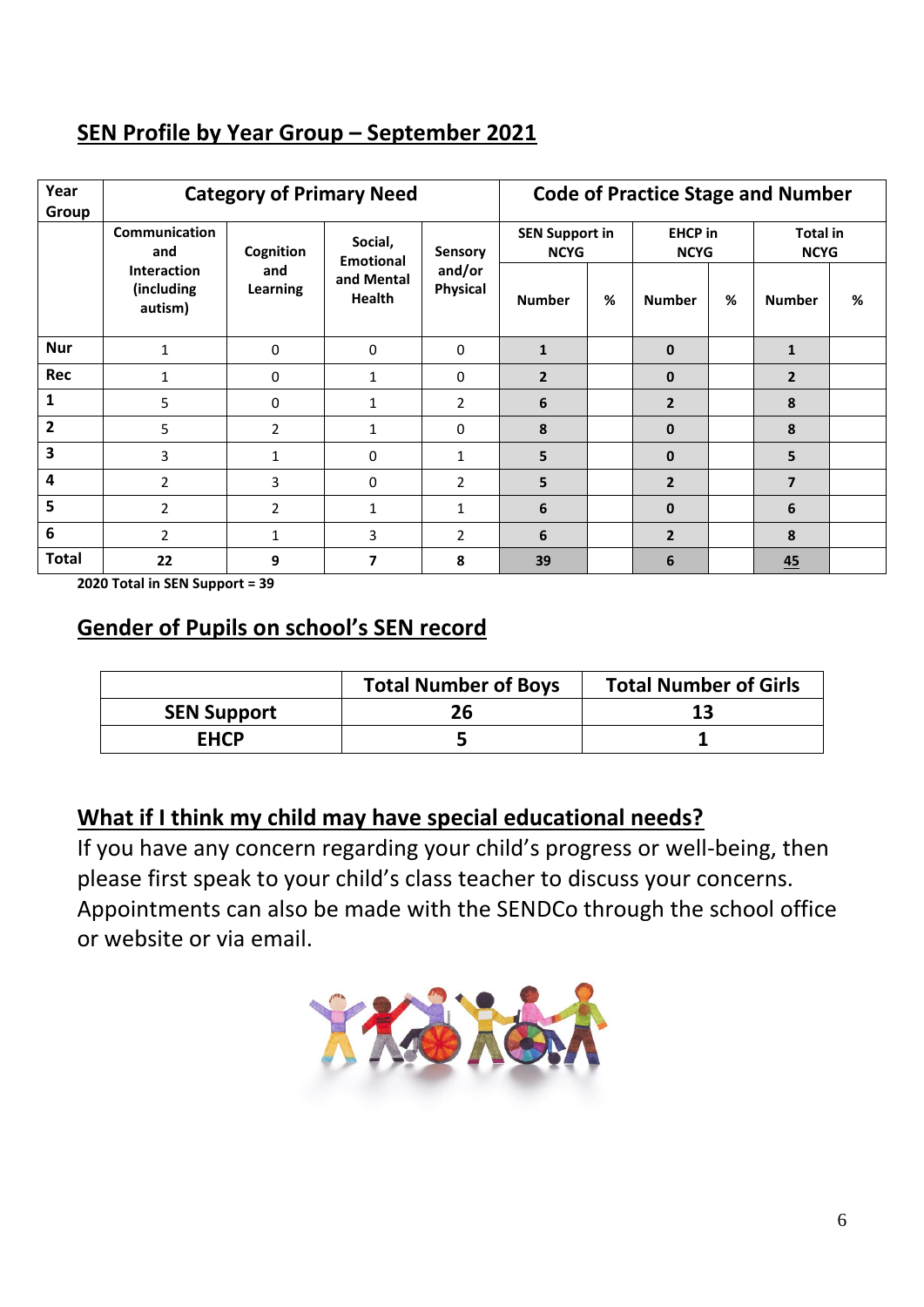# <span id="page-6-0"></span>**What we do to support learners with SEN at St Augustine's**

Every teacher is required to adapt the curriculum to ensure access to learning for all the children in their class. 'The Teachers Standards 2012' detail the expectations on all teachers. At our school we are proud of our teachers' efforts and commitment, amid the challenges in education today, and we see the quality of teaching and learning for all children as one of our highest priorities.

For those who are at risk of not making adequate progress, we will intervene. This does not mean that all vulnerable learners have SEN. Only those with a learning difficulty that requires special educational provision will be identified as having SEN.

If a learner is identified as having SEN, we make provision that is 'additional to or different from' the normal differentiated curriculum, intended to overcome the barriers to their learning.

Our teachers will use various strategies to adapt access to the curriculum; this usually includes tailoring the learning to individual children using:

- Visual timetables
- Writing frames to guide the leaner through the task
- I pads, laptops or other alternative recording devices
- Peer buddy systems particularly for emotionally vulnerable children
- Positive behaviour reward systems
- Resources fiddle toys, wobble stools or cushions, pencil grips, writing slopes, visuals, word banks, spell checkers, 'chewellry', manipulatives
- Dyslexia friendly teaching and learning strategies such as multisensory teaching methods and alternative forms of recording
- Adult support and intervention for some children this could be:
	- $\checkmark$  Teacher supporting small groups within and/or outside the classroom
	- $\checkmark$  Teaching Assistant supporting small groups within and/or outside the classroom
	- $\checkmark$  1:1 support, usually from a teaching assistant
	- $\checkmark$  Speech and Language sessions with our speech and language specialist teaching assistant
	- $\checkmark$  Extra pastoral support from class-based staff, PSA or CBT sessions.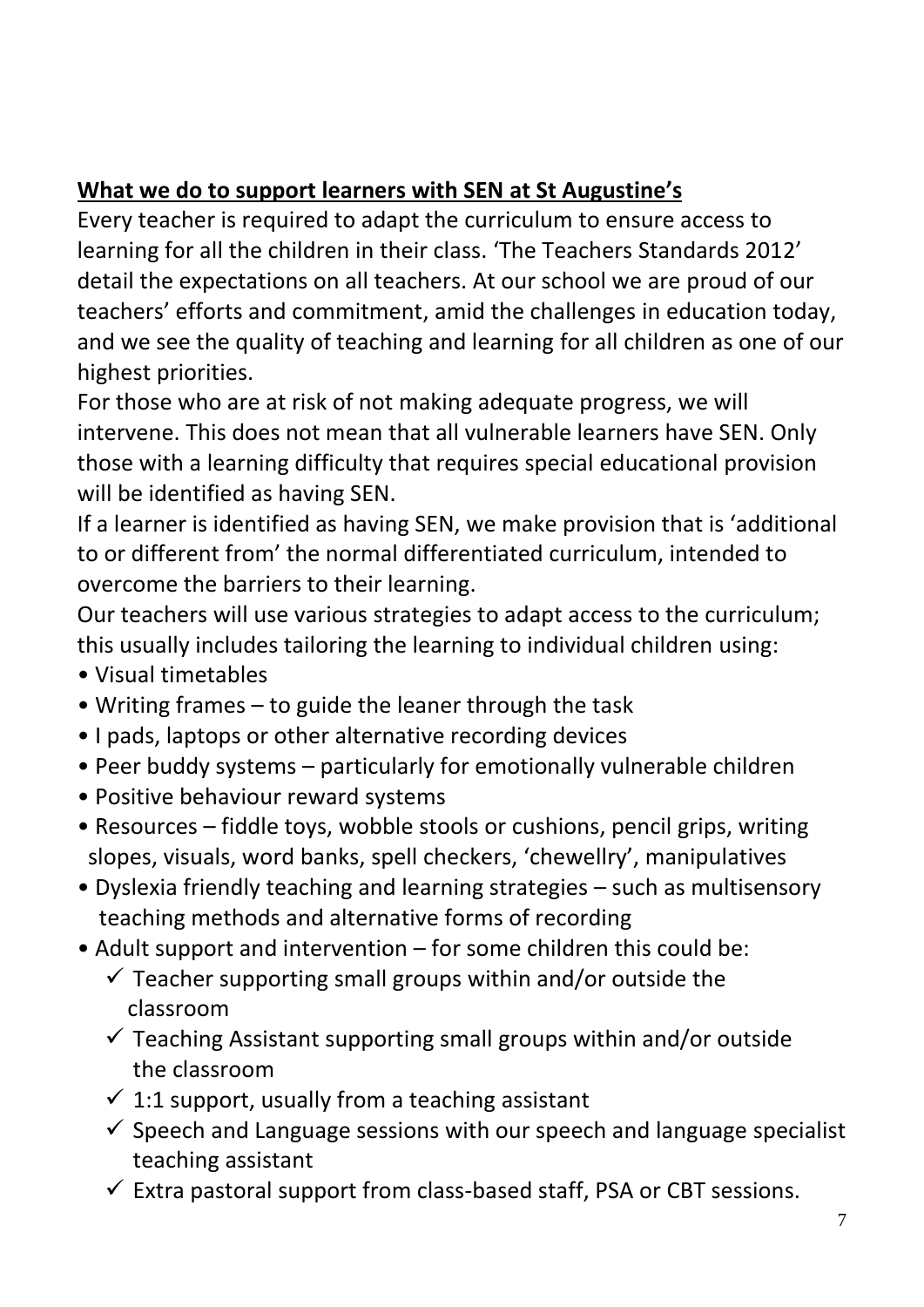The type of support is dependent on individual learning needs and is intended to enable access to learning and overcome any barriers to learning.

Many of the children receiving 'additional to or different from' provision will have this recorded in a Personal Education Plan (PEP) or One Page Profile. PEPs are produced by the class teacher, with support from the SENDCo as needed, and in collaboration with parents/carers. They detail barriers to learning, expected termly outcomes, provision needed to achieve these outcomes, and a measurement of progress against them as assessed by teacher, parent/carer and child. Children are involved in the completion of One Page Profiles, which provide both a pen-portrait of the child and a concise summary of strategies to be used for support.

Outcomes set may be informed by the assessments carried out in class by the teacher or more specific assessments carried out by the SENDCo or a specialist. This will help us to assess, plan and track steps of progress. This 'assess, plan, do, review' approach is known as the 'graduated response'. This helps to ensure that a child's needs are met immediately, and this support is reviewed as part of a cycle.

This support is detailed on a Provision Map which describes the interventions and actions that we undertake at our school to support learners with SEN across all the year groups. We modify the provision map regularly as our learners and their needs change.

Please see the **SEND Policy** on our website.



#### <span id="page-7-0"></span>**Staff Training, Expertise and Qualifications**

All staff within the school have responsibilities towards meeting the needs of children with SEN and have all read the SEND Code of Practice Guidance for Schools. We are very fortunate to have four teachers who all have previous SENDCo experience. The school provides regular and ongoing training for staff to improve knowledge, skills and confidence in supporting children with a broad range of needs.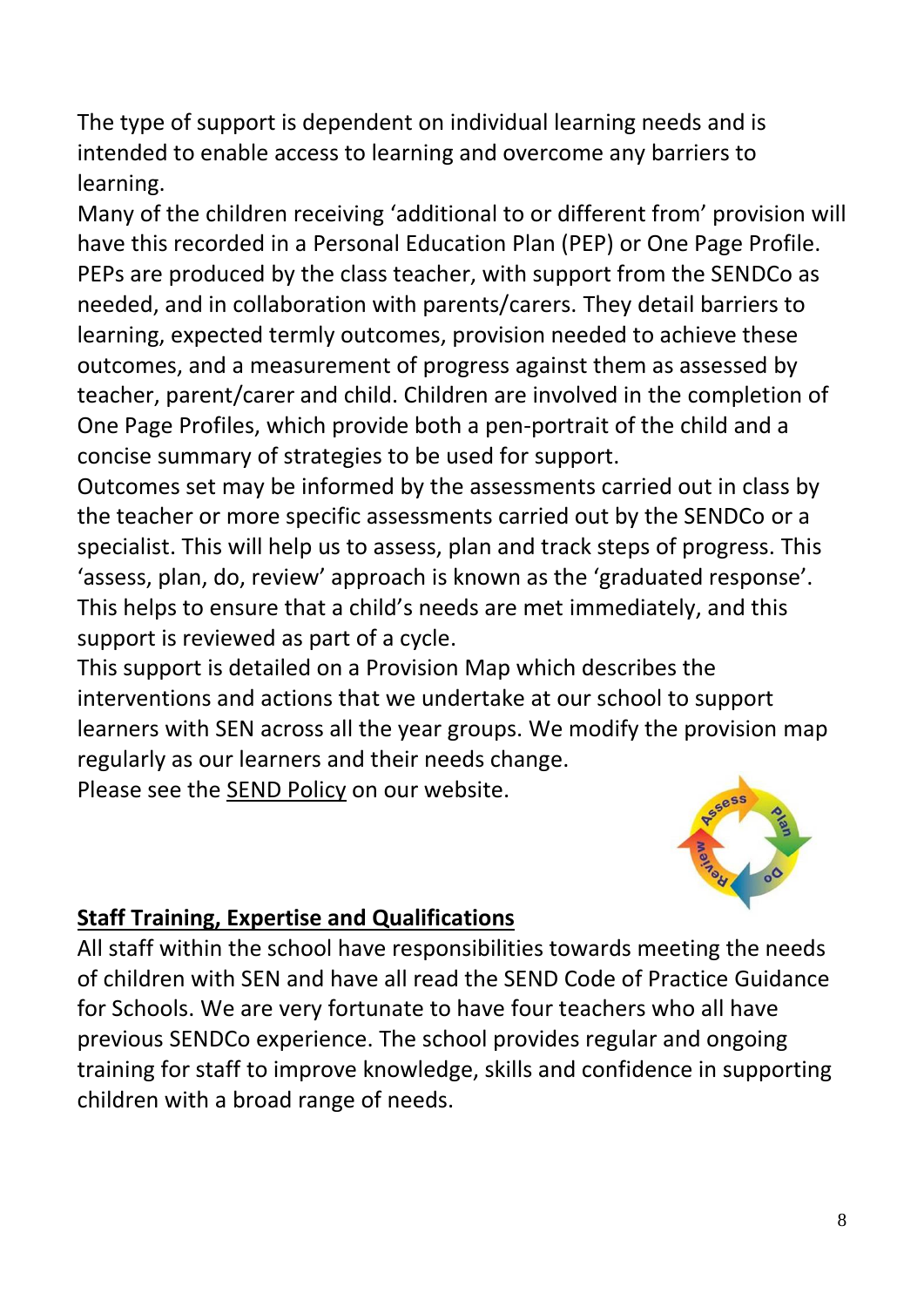#### **In 2019 - 2021, this training included:**

- How to Monitor Sensory Related Behaviours (STAR and ABC) in pupils with ASD- mentored by 'Starfish'
- Introduction to 'Attention Autism' by ECCH Therapist
- EPSS ASD Team support in implementation of TEACHH Strategy
- Mental Health First Aider Training
- Feelings Detective (Cognitive Behaviour Therapy) Programme
- Precision Teaching
- Using 'Alphabet Arc' to support Phonics
- Establishing new skills and routines using visual aids- ASD
- Step Up Positive Handling Training for four members of staff

In 2021-22: 'Step On' Behaviour Management refresher and Supporting the Dyslexic Reader is planned for the whole staff in Spring Term.

| Qualification                                    | <b>Date Awarded</b> |
|--------------------------------------------------|---------------------|
| Mental Health First Aider x 2                    | February 2021       |
| <b>National SENCO Award</b>                      | January 2019        |
| <b>ELSA Training (Emotional Literacy Support</b> | April 2018          |
| Assistant)                                       |                     |
| Level 3 Awareness of Autism                      | January 2018        |
| Level 3 Awareness of Mental Health Issues        | October 2017        |
| Phonological Awareness in EYFS                   | January 2018        |
| ELKLAN Speech and Language Support: 5-11 yrs     | 2016                |
| <b>KS1 Talkboost training for TAs</b>            | 2016                |
| Sound Discovery Training for TAs                 | 2015                |

In March 2022, all staff will have awareness training in Phonological Awareness to support the growing numbers of children identified with specific learning difficulties in reading and writing.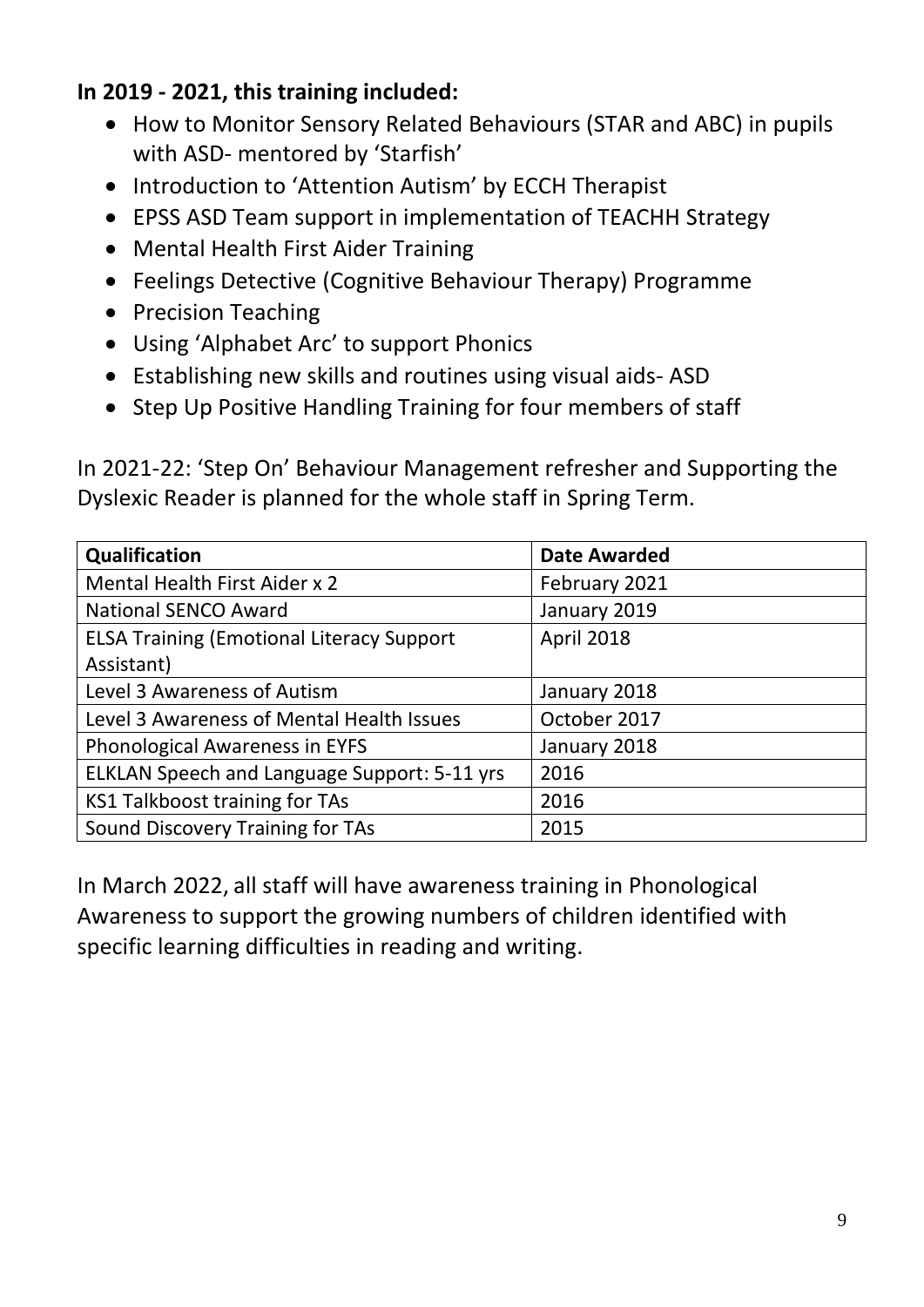# <span id="page-9-0"></span>**Whole School SEND Quality Assurance**

We are always looking to improve what we do. In September 2019, the school staff participated in a whole school SEND Review undertaken by the

MAT Lead SENDCo. This review gathered evidence and information on the current SEND provision from across the school staff and children. This provides us with key recommendations to develop and improve.



In 2020-21, we finalised a new SEND Provision Map format which sets out what we can provide for SEN Support in our school. See Appendix 1 for our Provision Map.

Teachers will be expected to refer to the contents of the PEASS (Provision Expected at SEN Support) documents and the SENDCo will systematically refer to them with teachers to ensure that high quality support is provided for all pupils with SEN.

In 2021-22 a new role: a Trust SEND Lead, Mrs Jennifer Reeves will provide strategic leadership and seek to streamline some key processes and systems across the Trust. She has visited the school and met with the SENDCo to discuss our '360 self-review tool'. One such system is to introduce Edukey's 'Provision Map' tool to all schools in the Trust. This will seek to reduce the administrative workload of the SENDCo to allow for valuable work in other aspects of the role.

# <span id="page-9-1"></span>**External Advice and Support**

In addition to the expertise within the school, more specialist advice is sourced annually for those children in need of additional support. This is often secured through private services contracted to the MAT or through The Local Offer via:

- Sensory Support Service for children with visual or hearing needs.
- Speech and Language Therapy (provided by Health but paid for by the Local Authority).
- Specialist support teachers e.g. Dyslexia Outreach or teacher outreach support from Specialist Resource Bases (SRBs).
- S2S Support (School to School support from staff in specialist settings)
- Access Through Technology (ATT).
- Point 1 support for emerging mental health issues.
- CAMHS
- The Norfolk Healthy Child Programme.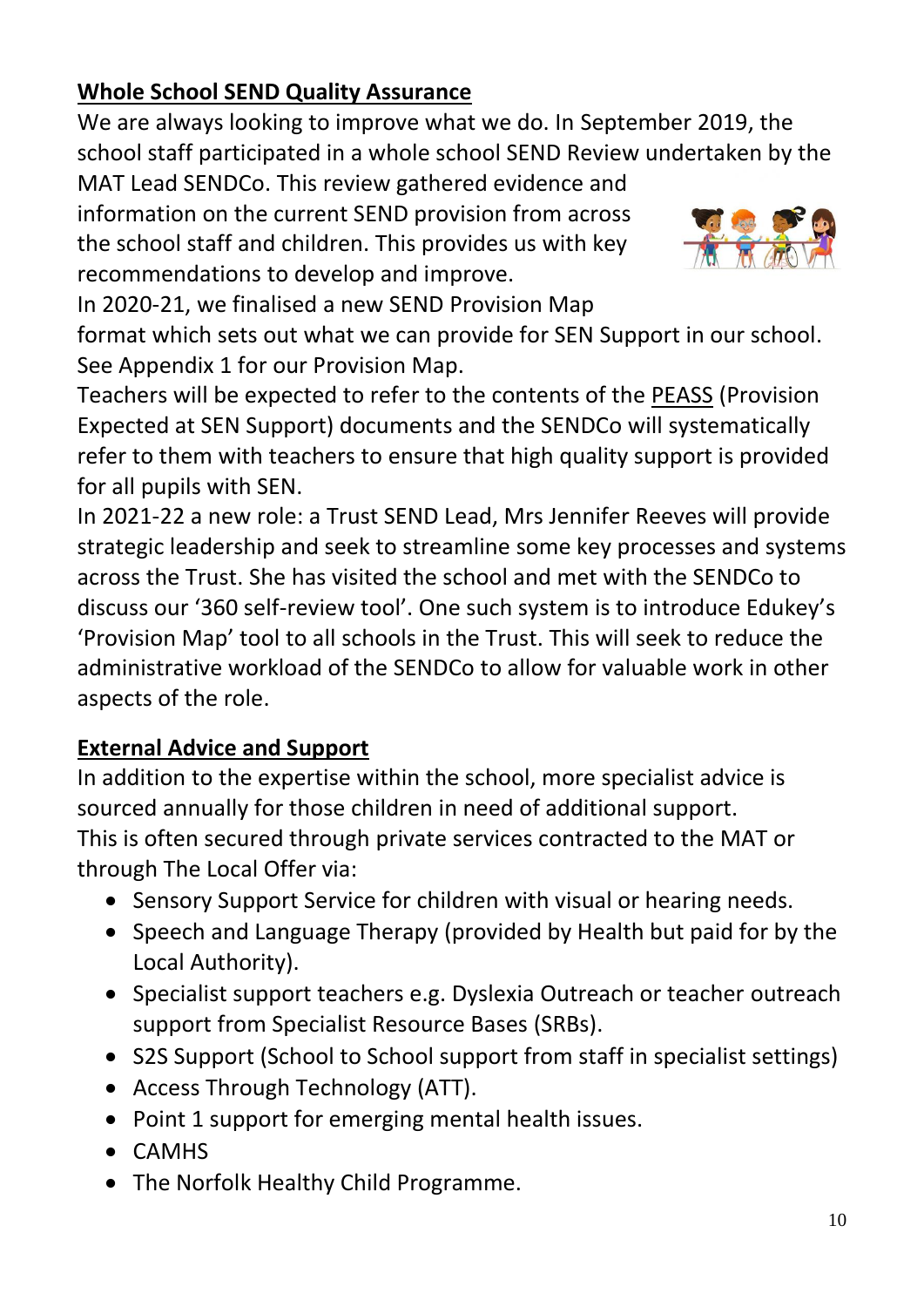• Signposting families to local and national organisations and charities that provide support or advice within the home.

In 2021-21 we had a share in the Trust commissioned services of Open Arms Support Services, Communicating Matters and Dyslexia Outreach Service. The school also commissioned the services of ISLTS, MTW speech and language therapy; a play therapist and Educational Psychology service, CEPP. In 2021-22 with funding diverted to meet the cost of 'Provision Map', there is likely to be a small budget to meet the costs of professional support

 Occasionally we find that, despite applying our knowledge and expertise to ensure the best provision possible, a child's progress or development is still very limited and may be causing concern or is difficult to assess in school. As part of our graduated response, we look for additional advice and support from an Educational Psychologist (EP).

If we believe that advice from an external agency will support us to help a child in school, we complete a referral in consultation with parents and/or carers. This is then sent on to the relevant agency.

Referrals may be recommended when a high level of support and intervention has been tried by the school over a period of time with limited progress being made. In some cases, specialist advice may be sought instantly due to the nature of the concern e.g. a child with significant speech and language difficulties.

If a child's needs cannot be met through the usual resources available in a mainstream school (SEN Support) we may, in collaboration with parents/carers apply to the Local Authority for an 'Education, Health and Care Plan' (EHCP) Needs Assessment to be carried out with the view of obtaining a plan.

#### <span id="page-10-0"></span>**How do we find out if this support is effective?**

Monitoring of children's progress, using person centred principles, is an integral part of teaching and leadership within St Augustine's Catholic Primary School.

Children are involved in reviewing their progress in lessons through daily feedback from and to teaching staff. Phase Leaders meet termly with school leaders at Pupil Progress meetings and teachers meet the SENDCo and parents at termly Personal Education Plan Review Meetings. One-Page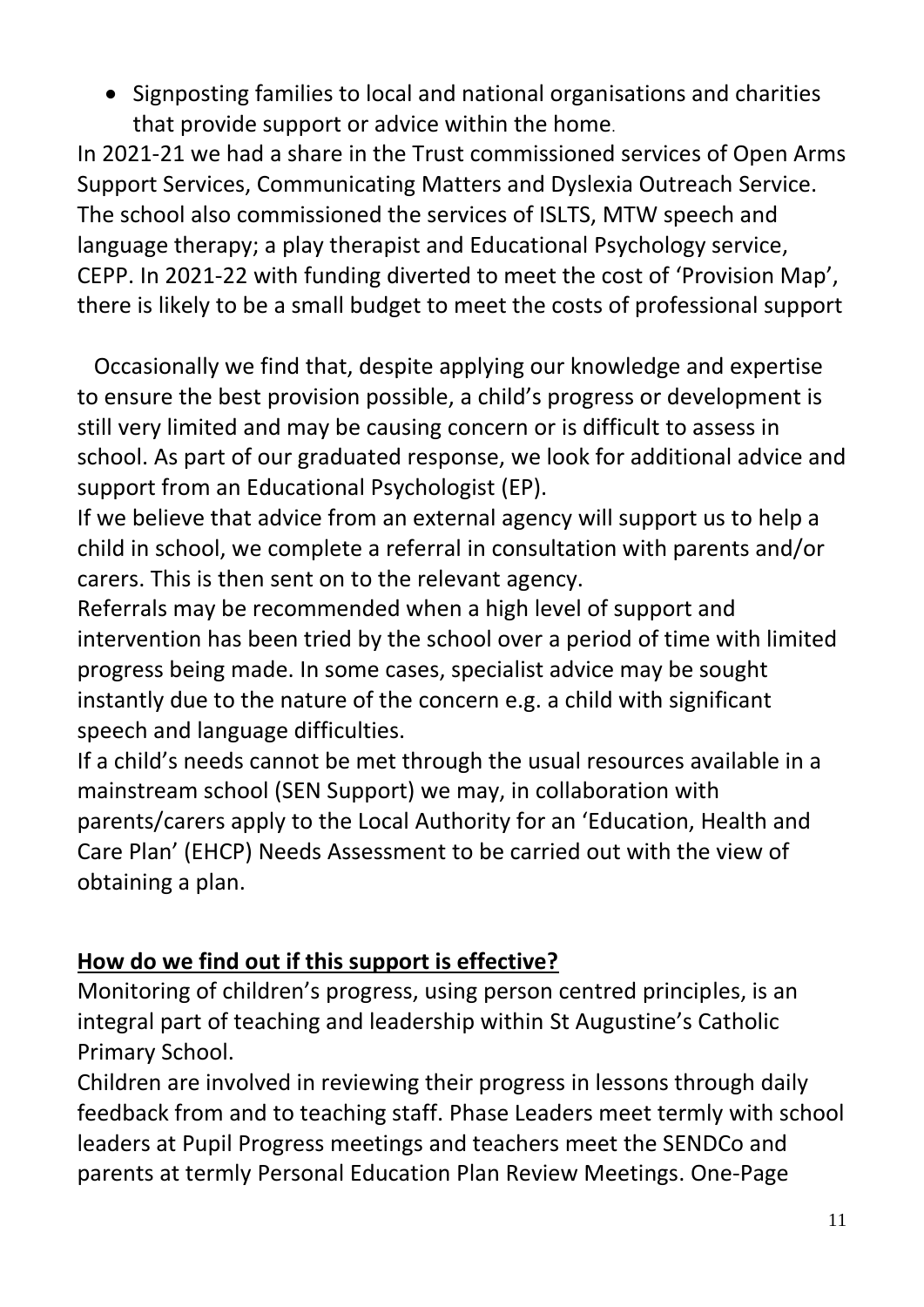Profiles are reviewed termly, or more frequently if needed and are part of the discussion at the PEP Review.

Progress data of all learners is collated by the whole school and monitored by teachers, senior leaders and Governors. Our school and MAT data is also monitored by the MAT Leadership Team and Ofsted.

If a learner has an Education Health and Care Plan, termly review conversations take place, and the EHC Plan will be formally reviewed at least once a year.

#### <span id="page-11-0"></span>**Other opportunities for learning**

We are committed to ensuring that all learners have full access to learning opportunities. This includes the regular range of curriculum related visits, swimming and other off-site activities. At St Augustine's we offer some additional clubs and activities. All learners have the same opportunity to access breakfast club, after school club and extracurricular activities. We are committed to making reasonable adjustments to ensure that all children who wish to can take part in these activities. Please contact the school to discuss any specific requirements for extracurricular activities that your child may have. Children with SEN are also represented on the 'Minnie Vinnie' Leaders and in Sport competitions organised by WNDSSP.

#### <span id="page-11-1"></span>**Safeguarding Children with SEN**

At St Augustine's Catholic Primary School, all staff are regularly trained and updated to be aware of the increased safeguarding risks for children with SEN. Staff are highly vigilant to risk and diligent in reporting concerns via a secure electronic monitoring system called CPOMs.

Our School, with 51% of our children speaking English as a second language, works regularly to prevent bullying occurring by celebrating diversity and difference through our RE, PHSE and Assembly programme and operates rigorous anti-bullying procedures if incidents occur. Bullying is a very rare occurrence in our school.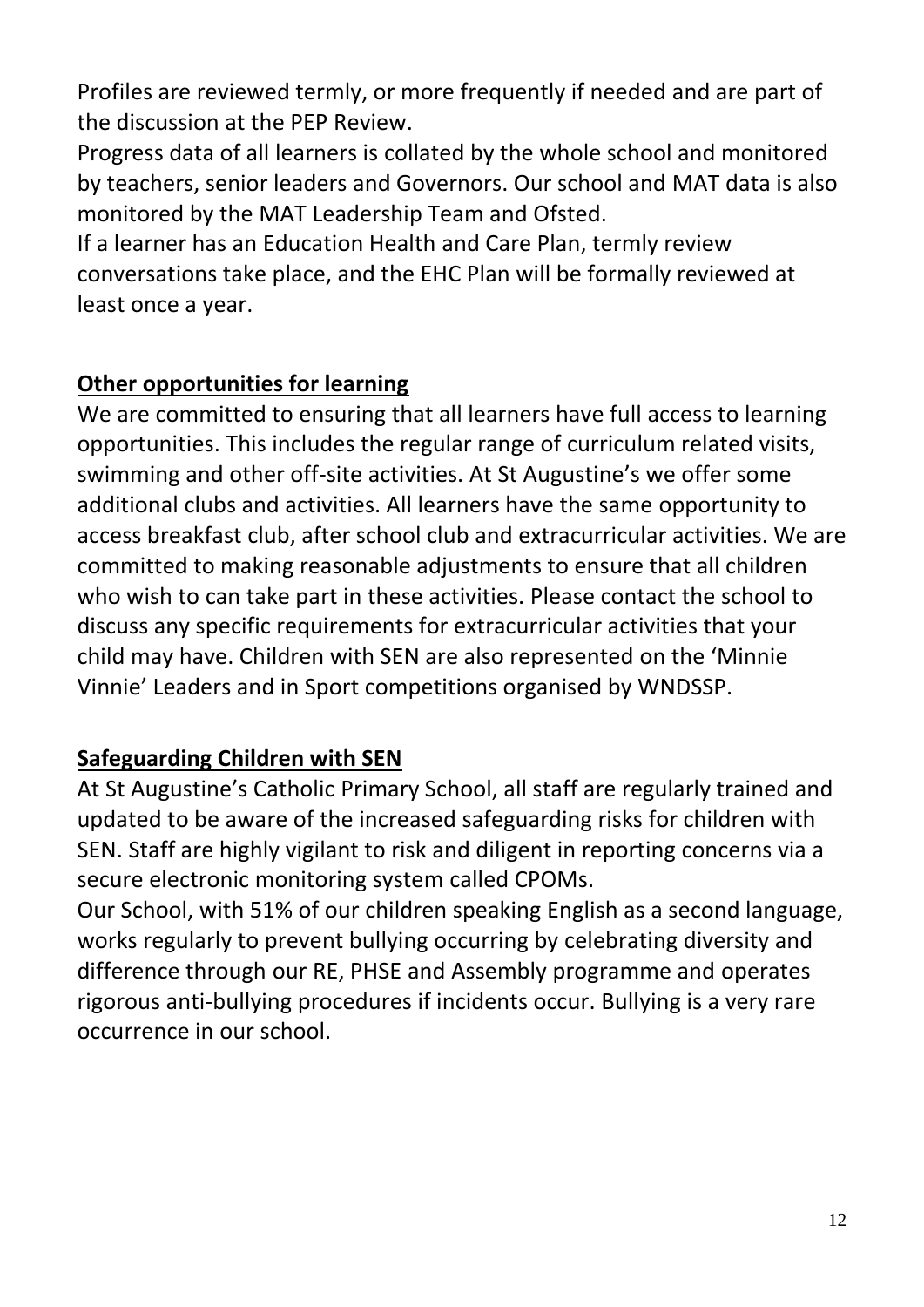# <span id="page-12-0"></span>**Funding for SEN**

St Augustine's receives capital funding for each child with SEN in the previous year's Census count and can seek additional funding directly from the Local Authority to support the most complex needs of learners with SEN. Additional 'high needs' and



'exceptional circumstances' funding is available through a moderated application process on a termly basis. A provision map with costs assigned to each applicable child must be sent to the moderators. They decide the funds allocated and then the school can plan any expenditures.

If allocated, the funding is used to purchase staff support time and essential training, specialist resources and equipment for specific children. Please see [BudgetShare Tracker for St Augustine's Catholic Primary](https://csapps.norfolk.gov.uk/BudgetShare/ReportsMenu.aspx) for further details.

#### <span id="page-12-1"></span>**SEN and Disability**

The Equality Act 2010 defines a disability as a "physical or mental impairment which has a substantial and long-term adverse effect on your ability to carry out normal day-to-day activities." Many children with SEN could therefore be defined as disabled, and many children with disabilities have SEN, though the two do not necessarily coincide.



# <span id="page-12-2"></span>**School Admissions**

No pupil will ever be refused admission to school due to his or her special educational need. In line with SEN and Disability legislation, we make reasonable adjustments to provide effective educational provision. Please see the school's Admissions Policy. We welcome applications for admission from parents of children with any SEN or disability. The Governors make every effort to accommodate a child's specific needs, working with the LA to improve facilities where necessary.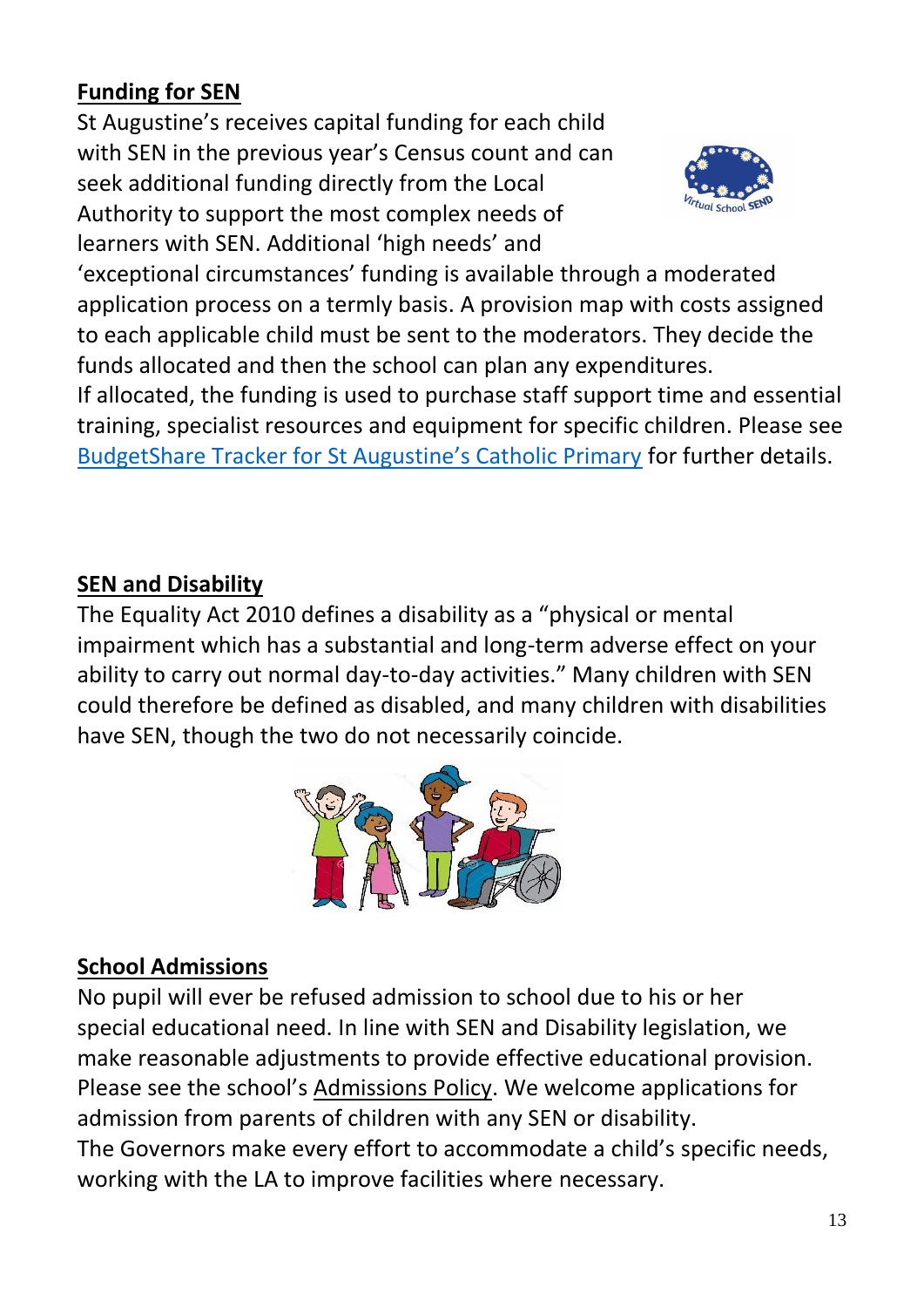The school welcomes visits from parents who are considering applications for admission. Appointments can be made with the SENDCo to discuss potential support available.

Admissions from children with EHCPs are managed through a process of consultation facilitated by the child's named EHCP co-ordinator; again, visits are encouraged to discuss these applications before naming our school in a child's plan.

# <span id="page-13-0"></span>**Facilities**

The school is wheelchair accessible up to the main entrance and throughout as it is built entirely on a ground floor plan. There are three disabled toilets and sloped access inside and outside where necessary. Outside there are paths and sloped access to the sports MUGA and grassed playgrounds. The school is well lit with natural light throughout with good sized classroom accommodation. The corridors are clear. The school has its own catering staff who prepare meals on site.

# <span id="page-13-1"></span>**Reasonable Adjustments**

Like all schools, St Augustine's has a duty through the Equality Act "to take such steps as it is reasonable to have to take" to avoid "substantial disadvantage" to a disabled child. We take positive steps to ensure that disabled pupils can fully participate in school life. This includes:

- Providing auxiliary aids (such as coloured overlays, adapted PE equipment, and computer software)
- Adapting resources such as enlarged text or books with coloured pages
- Flexible arrangements for children entering and leaving classes
- Additional adult support to overcome disadvantage

The school must carefully consider the cost of making such adjustments and the potential impact on other children to ascertain whether an adjustment is reasonable.

Our Accessibility Plan can be accessed on request through the school office**.**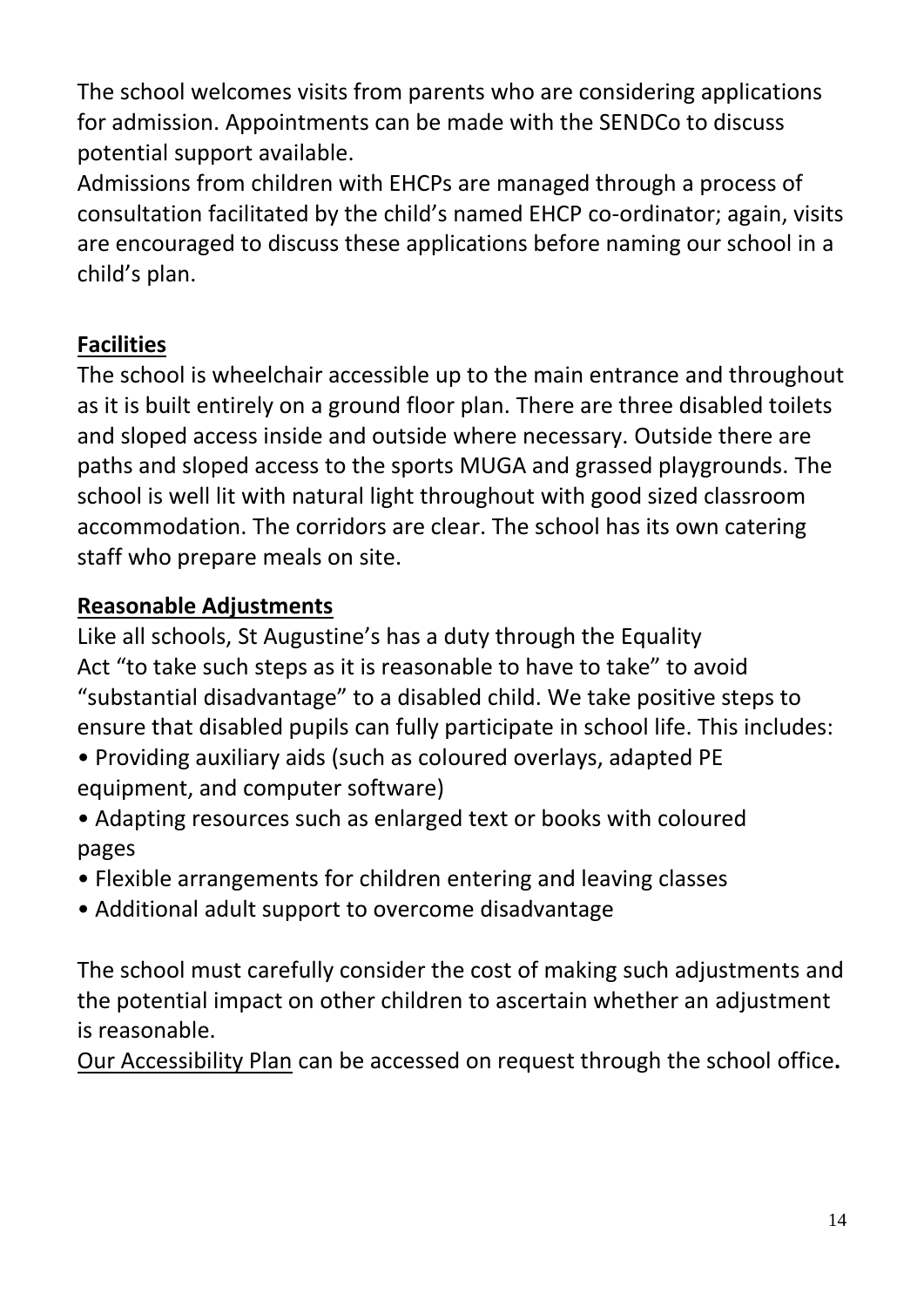# <span id="page-14-0"></span>**Transition: Preparing for the next step**

Transition is a part of life for all learners. This can be transition to a new class in school, having a new teacher or moving on to another school. St Augustine's is committed to working in partnership with children, families and other providers to ensure positive transitions occur. Planning for transition is a part of our provision for all learners with SEN. The SENDCo liaises closely with the local secondary schools our children transfer to.

When moving classes in school, information will be passed on to the new class teacher in advance and a 'handover' planning meeting will take place. Many children will have their transition supported by a 'social story' shared in school and at home.

In Year 6 the SENDCo will discuss the specific needs of individual children with the SENDCo of their secondary school, as appropriate. Where possible, children will visit their new school on several occasions. This is especially true for some of our children with Special Education Needs. In some cases, staff from the new school will visit the children in our school.

# <span id="page-14-1"></span>**Have your say**

St Augustine's Catholic Primary School has for two centuries been part of the history of the village Old Costessey. All of us can shape and develop future provision for our learners ensuring achievement for all. This SEN report outlines our annual offer to learners with SEN but, to be effective it needs the views of our school community:

- $\checkmark$  parents/carers.
- ✓ learners
- $\checkmark$  governors and staff

We hold regular meetings to discuss SEND provision but are always willing to listen to feedback.

Please engage with our new annual survey to 'assess, plan, do and review' provision for SEN which will be sent out in the summer term.

# <span id="page-14-2"></span>**Arrangements for Handling Complaints**

If you are not happy with the provision made for your child, you should: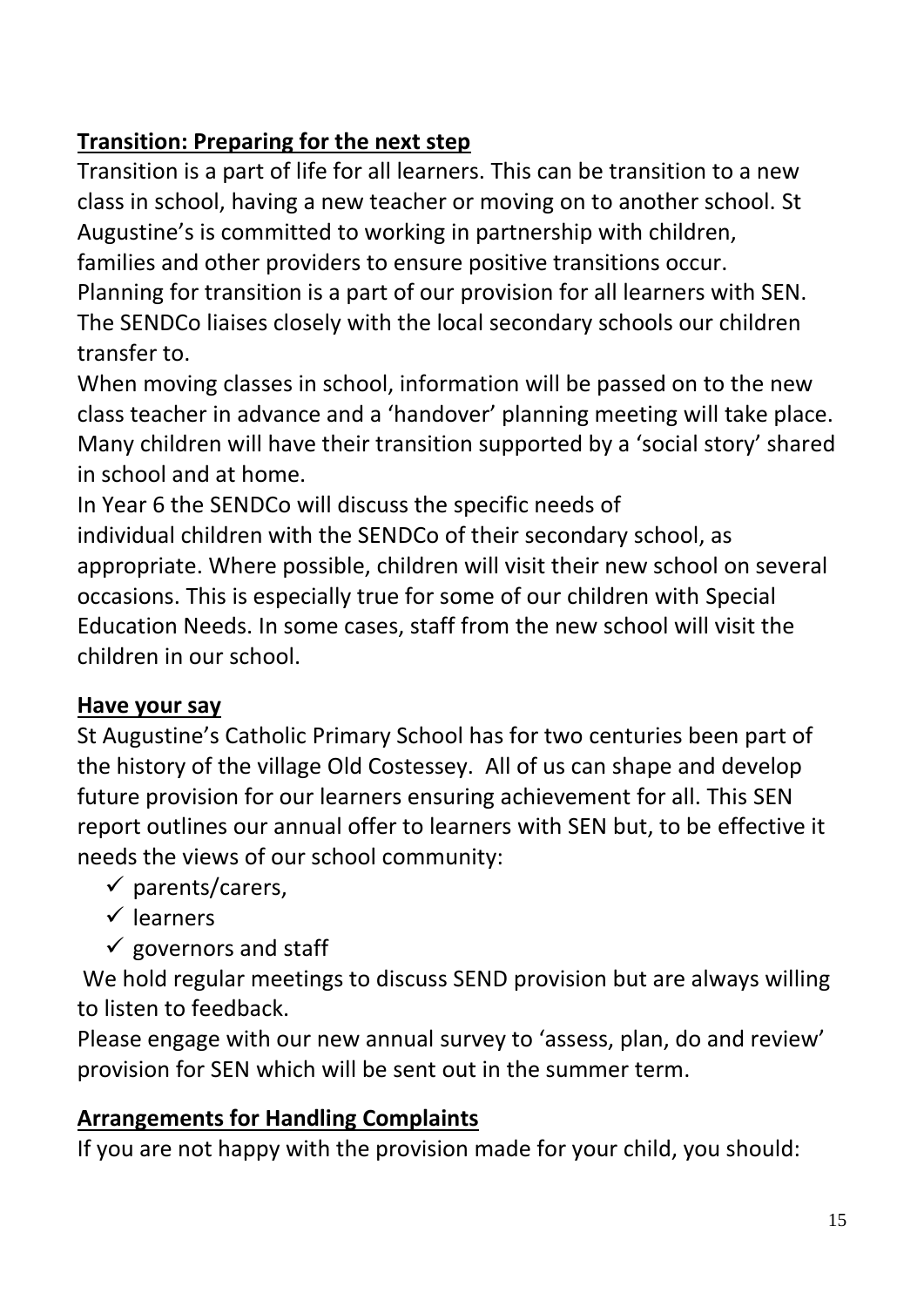- 1. Find out more about whether your concerns are justified
	- $\checkmark$  Read the SEND Policy and the SEN Information Report to understand the SEND Policy and how this is implemented.
	- $\checkmark$  Refer to the SEN Support Guidance (PEASS)
	- $\checkmark$  Refer to the [Local Offer's support webpage](https://www.norfolk.gov.uk/children-and-families/send-local-offer/support-for-learning)
- 2. Talk about your concerns
	- $\checkmark$  With your child's class teacher, the SENDCo or the Headteacher.
	- $\checkmark$  Seek free impartial advice and support from Norfolk SEND [Partnership](https://www.norfolksendpartnershipiass.org.uk/) who offer an online chat service, a help desk accessed by e mail or telephone, downloadable information booklets or a face to face advice clinic.
	- ✓ Contact [KIDS dispute resolution service](https://www.kids.org.uk/mediation-info)

<span id="page-15-0"></span>If then you feel that issues have still not been resolved to your satisfaction, please follow the 'Complaints Procedure' detailed on the school website.

#### **Links**

[Norfolk Education -](https://www.norfolk.gov.uk/children-and-families/send-local-offer) Local Offer SENDIASS- [Information and Advice Support Service](https://www.norfolksendpartnershipiass.org.uk/) [Norfolk SEN Network](https://www.norfolksennetwork.org/) [SENsational Families](https://www.sensationalfamilies.org.uk/) [Special Needs Jungle](https://www.specialneedsjungle.com/) [ASD Helping Hands](https://www.asdhelpinghands.org.uk/) [Autism Anglia](https://www.autism-anglia.org.uk/)

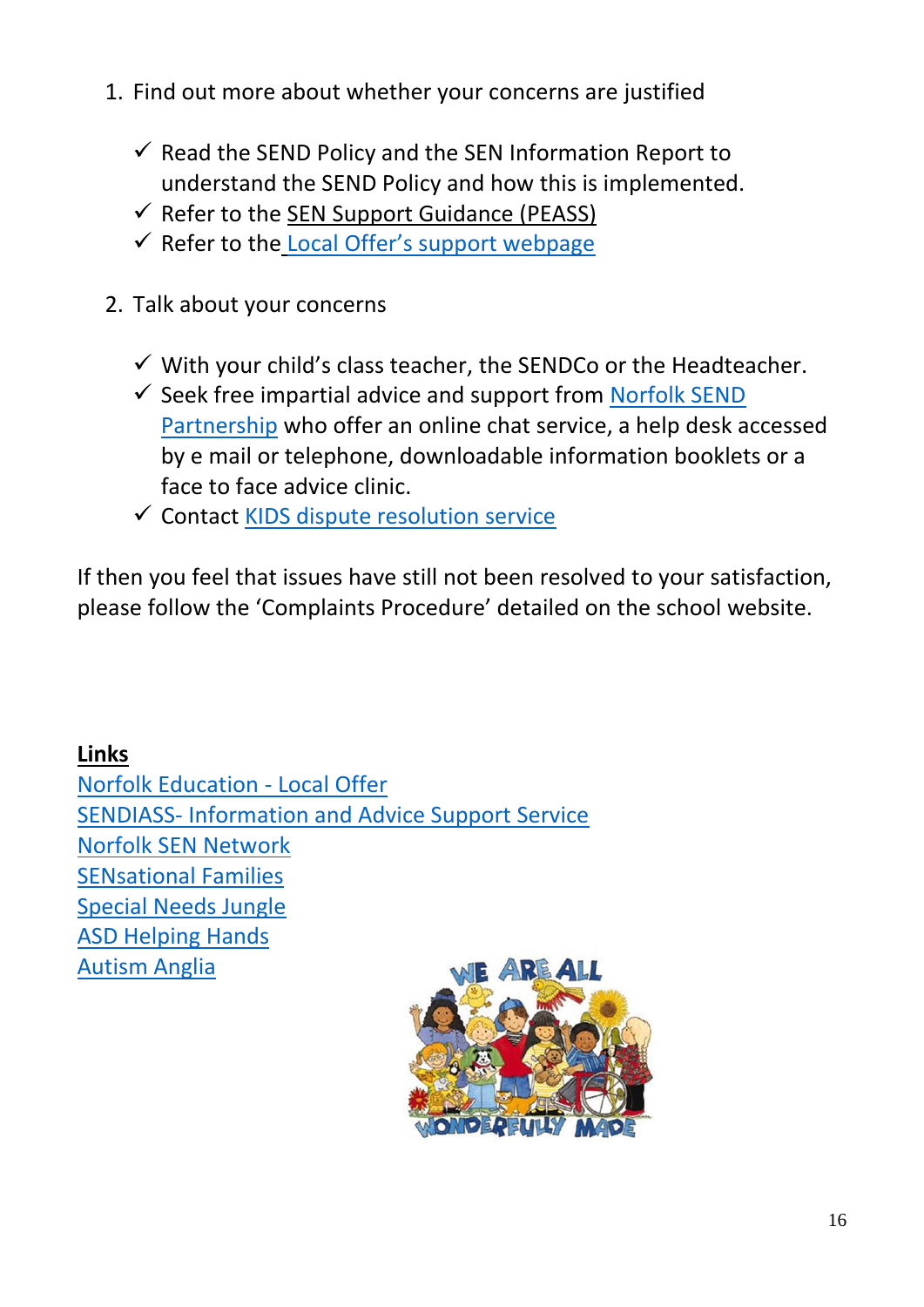#### <span id="page-16-0"></span>**Glossary of Terms**

| <b>Autism or ASD:</b> | Autistic Spectrum Disorder is a lifelong condition which is characterised by |
|-----------------------|------------------------------------------------------------------------------|
|                       | behaviours showing difficulties in communication and social interaction      |
|                       | with others.                                                                 |
| <b>CAMHS:</b>         | Child and Adult Mental Health Service - An NHS partner                       |
| CEPP:                 | Child Educational Psychology Practice-A private company                      |
| Cognition:            | The brain function we need to understand and process information in          |
|                       | different ways                                                               |
| <b>CPOMs:</b>         | School safeguarding record keeping system.                                   |
| DSL:                  | Designated Safeguarding Lead- senior teacher trained to promptly act on      |
|                       | any concerns about a child's wellbeing or safety                             |
| <b>Dyslexia:</b>      | A lifelong difficulty in any area of reading, spelling or writing, memory,   |
|                       | processing information. Some or all difficulties are present.                |
| <b>EHCP:</b>          | Education, Health & Care Plan- for those children with complex or high       |
|                       | needs who require continuous specialist support to help them make            |
|                       | progress. This is awarded after a needs assessment is completed by an EP     |
|                       | through the Local Authority and is reviewed annually.                        |
| EPSS:                 | Educational Psychology Support Services- local service of specialist staff   |
|                       | who provide EPs and other specialists for EHCP process. Some work with       |
|                       | schools on projects. Schools can commission their services in school if      |
|                       | required through a referral process.                                         |
| <b>ISLTS:</b>         | Independent Speech and Language Therapy Services- local service              |
| LAC:                  | Looked After Children-those who are cared for by the Local Authority         |
|                       | either by a Court Order or by a voluntary agreement, overseen Norfolk's      |
|                       | Virtual School and Social Care professionals.                                |
| <b>Local Offer:</b>   | A website providing information for children and young people with special   |
|                       | educational needs or disabilities (SEND) and their parents or carers in a    |
|                       | single place- for Education, Health and Social Care.                         |
| <b>Mainstream:</b>    | main, non-independent or non-specialist (schools).                           |
| MAT:                  | Multi Academy Trust- a group of schools who work strategically together to   |
|                       | provide a high standard of education.                                        |
| MTW:                  | More Than Words- a local company of Speech and Language Therapists           |
| One-Page              | used in schools to document pupils' views about their learning, their        |
| <b>Profile:</b>       | progress and their wishes for the future.                                    |
| <b>PEASS:</b>         | 'Provision Expected At SEN Support' guidance for Norfolk schools to help     |
|                       | teachers to decide on provision of SEN Support in schools.                   |
| <b>SATs:</b>          | Statutory Attainment Tests taken by most children in Year 2 and Year 6.      |
| <b>SEND:</b>          | Special Educational Needs and Disabilities.                                  |
| <b>SENDCo/SENCO:</b>  | A Special Educational Needs and Disability Coordinator.                      |
| SIR:                  | SEN Information Report.                                                      |
| <b>WNDSSP:</b>        | West Norwich and Dereham School Sports Partnership.                          |

Further information about local and national agencies is available on the school website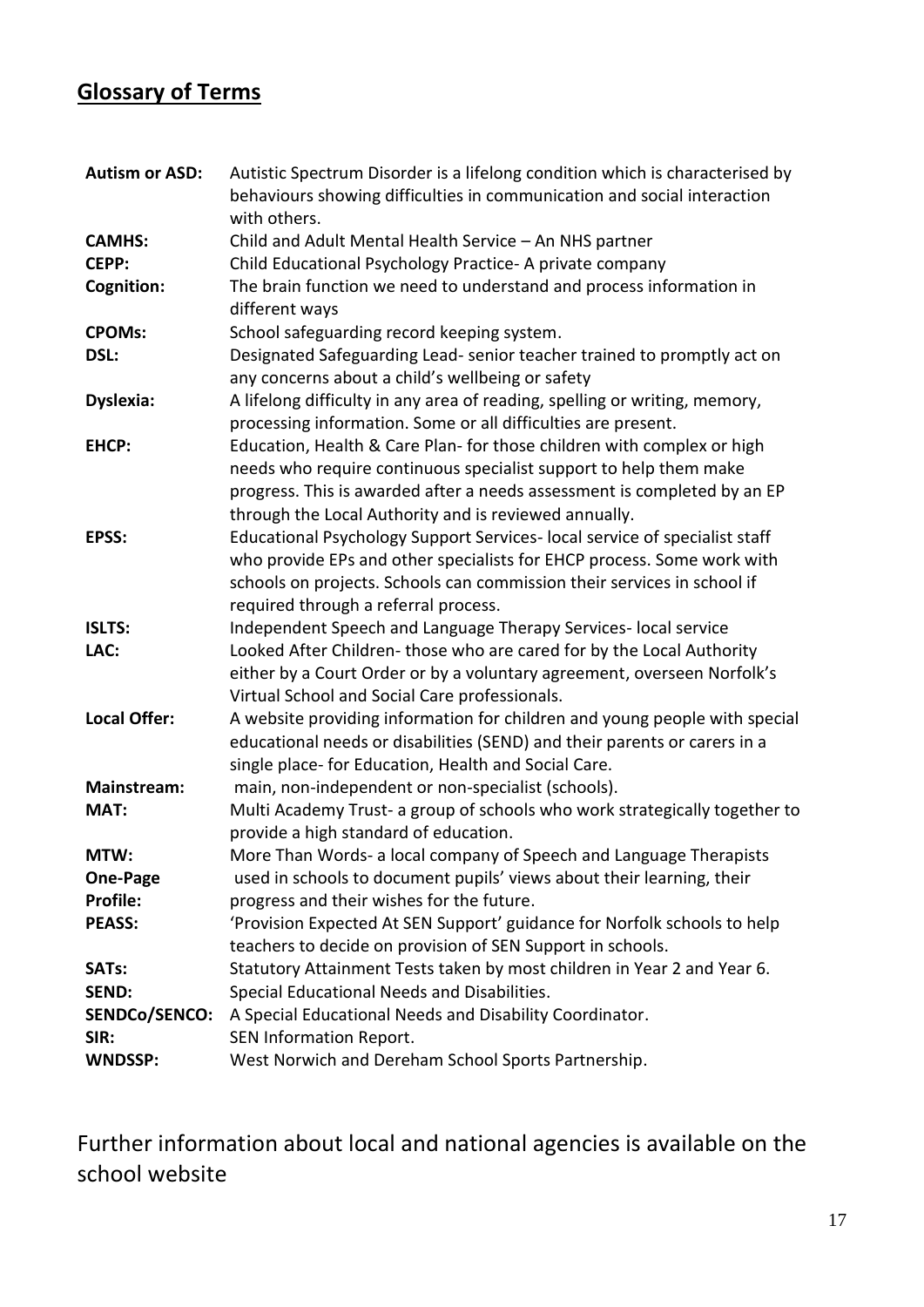

#### **Appendix 1**

#### **St Augustine's Catholic Primary School Provision Map for our pupils with SEND**

The information below outlines the practice and range of support offered across the school in each area of need. Support is always tailored to the needs in an individual class or for an individual pupil and the offering in each class will reflect this and may change accordingly.

In line with the SEN-D Code of Practice 2014 we have a Quality First Teaching (QFT) approach to teaching and learning within the four areas of SEND needs below. If your child requires support in addition to these strategies, they may receive the SEN Support listed below.

**Please note some professional services listed below in Wave 3 support are part of the [Norfolk Local Offer](https://www.norfolk.gov.uk/children-and-families/send-local-offer) and some are part of the annually agreed SEN services contracts within our Multi Academy Trust.** 

<span id="page-17-0"></span>

| <b>COGNITION AND LEARNING NEEDS</b>                                                                                                                                                                                                                                                                                                                                                                                                                                                                       |                                                                                                                                                                                                                                                                                                                                          |  |  |
|-----------------------------------------------------------------------------------------------------------------------------------------------------------------------------------------------------------------------------------------------------------------------------------------------------------------------------------------------------------------------------------------------------------------------------------------------------------------------------------------------------------|------------------------------------------------------------------------------------------------------------------------------------------------------------------------------------------------------------------------------------------------------------------------------------------------------------------------------------------|--|--|
| <b>QUALITY FIRST TEACHING STRATEGIES</b>                                                                                                                                                                                                                                                                                                                                                                                                                                                                  | <b>SEN SUPPORT</b>                                                                                                                                                                                                                                                                                                                       |  |  |
| Wave 1<br>High expectations of children and appropriate challenge for all.<br>Clear learning objectives and differentiated outcomes, clear instructions.<br>Clear feedback and next steps in their learning with pink and green<br>markers. Children involved in the process and given time to respond.<br>Chunking and simplifying instructions<br>Key words on whiteboard<br>Learning walls to support key learning points<br>Talk time<br>Multisensory Dyslexia friendly teaching adjustments in class | Wave 2<br>Word banks<br><b>Writing frames</b><br>Word building and high frequency word recognition and spelling support<br>sessions.<br>Numicon and concrete Maths activities with manipulatives<br>Maths ability groups or classes.<br>In class support from a TA<br>Additional one to one reading<br>Memory Skills- Memory Magic games |  |  |
| Learning in small chunks<br>Word mats<br>Mindmaps by Buzan                                                                                                                                                                                                                                                                                                                                                                                                                                                | Wave 3<br>follow up Phonics sessions<br>NESSY Reading and Spelling, Maths; IDL Literacy, IDL Numeracy<br>Precision teaching for reading, Phonics, spelling and Maths<br>Phase 5 and 6 reading and spelling revision groups e.g. Dandelion Phonics<br>graded levels; Project Code X.<br>Reading comprehension skills support groups       |  |  |

#### **COGNITION AND LEARNING NEEDS**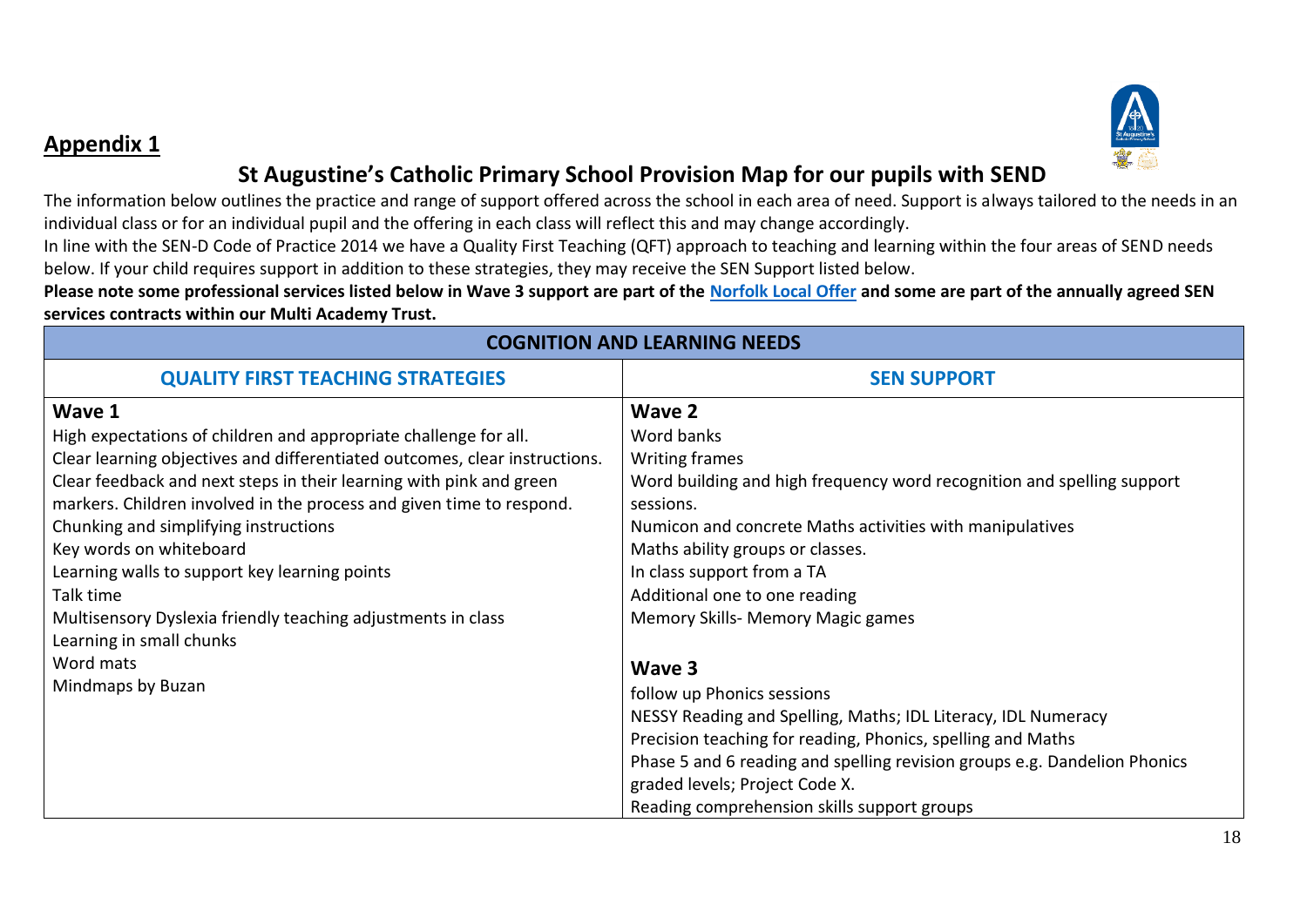|                                                                                                                                                                             | Toe By Toe<br>Plus 1 Maths Coaching<br>IDL Literacy and Numeracy Tracking programme<br><b>Literacy Assessment</b><br>Salford Reading Test and Comprehension Test<br>Single Word Spelling Test standardised test<br>S2S support (specialist teacher support)<br>Referrals to Educational Psychologist<br>Referrals to Dyslexia Outreach Service<br>Cognition and Learning SRB Outreach Support                                                                                                                                                                                                                                                                                                                                             |
|-----------------------------------------------------------------------------------------------------------------------------------------------------------------------------|-------------------------------------------------------------------------------------------------------------------------------------------------------------------------------------------------------------------------------------------------------------------------------------------------------------------------------------------------------------------------------------------------------------------------------------------------------------------------------------------------------------------------------------------------------------------------------------------------------------------------------------------------------------------------------------------------------------------------------------------|
|                                                                                                                                                                             | <b>COMMUNICATION AND INTERACTION NEEDS</b>                                                                                                                                                                                                                                                                                                                                                                                                                                                                                                                                                                                                                                                                                                |
| <b>QUALITY FIRST TEACHING STRATEGIES</b>                                                                                                                                    | <b>SEN SUPPORT</b>                                                                                                                                                                                                                                                                                                                                                                                                                                                                                                                                                                                                                                                                                                                        |
| Wave 1<br>Differentiated curriculum planning<br>Visual timetables<br>Visual Aids/modelling<br>'Now-Next' boards<br>Clear routines and preparation if they are to be changed | Wave 2<br><b>Wellcomm Screening Tool</b><br>Speech Sounds check<br>Wave 3<br>Children's and Young People's Health Services: Just One Number for Health and<br>development advice<br>Pre-learning of key vocabulary with visuals<br><b>KS1 Talk Boost</b><br>One to one or group target speaking and listening sessions with ELKLAN<br>specialist TA<br>Speech and Language Therapist support- ECCH or privately commissioned, for<br>receptive, expressive language and speech sounds support<br>Referrals to Educational Psychology Service<br>Referrals to services for NICE approved ADOS (Autism) assessments via private<br>OT service<br>Supporting evidence for referrals to Health pathways via GP and NDS Paediatric<br>services |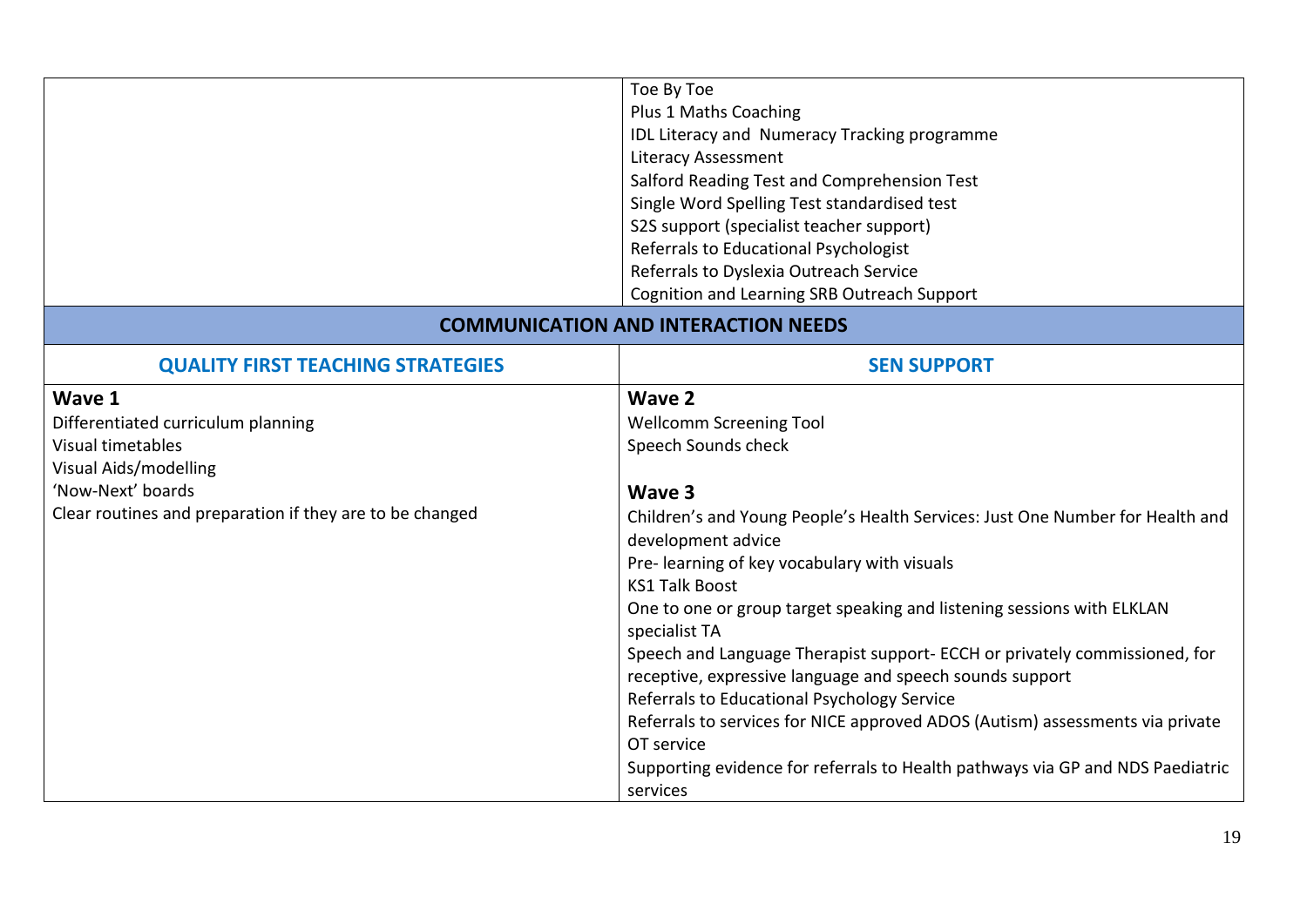| SOCIAL, EMOTIONAL AND MENTAL HEALTH NEEDS                                                                                                                                                                                                    |                                                                                                                                                                                                                                                                                                                                                                                                                                                                                                                                                                                                                                                  |  |
|----------------------------------------------------------------------------------------------------------------------------------------------------------------------------------------------------------------------------------------------|--------------------------------------------------------------------------------------------------------------------------------------------------------------------------------------------------------------------------------------------------------------------------------------------------------------------------------------------------------------------------------------------------------------------------------------------------------------------------------------------------------------------------------------------------------------------------------------------------------------------------------------------------|--|
| <b>QUALITY FIRST TEACHING STRATEGIES</b>                                                                                                                                                                                                     | <b>SEN SUPPORT</b>                                                                                                                                                                                                                                                                                                                                                                                                                                                                                                                                                                                                                               |  |
| Wave 1<br>Whole School Behaviour Policy<br>Reward system with team points and praise certificates<br>Chunking of tasks<br>Consistent and scripted responses for all staff<br>Regular home-school contact- updates between parent and teacher | <b>Wave 2</b><br>'Socially Speaking' Social Skills teaching/support<br>One to one nurture sessions or ELSA for self esteem building<br>Individual reward system<br>'Feelings Detective' CBT Programme<br>Point 1 support<br>PSA support<br>Wave 3<br><b>Educational or Clinical Psychologist Assessment</b><br>S2S Support from specialist teachers<br>Positive Behaviour Plan<br>Individualised timetable<br>Therapy e.g. CBT, Art, Play, Music support<br>CAMHS or other mental health support<br><b>Boxall Profile Online screening</b><br>School Inclusion Partner advice and support<br>SEMH SRB Outreach support<br><b>Transition work</b> |  |